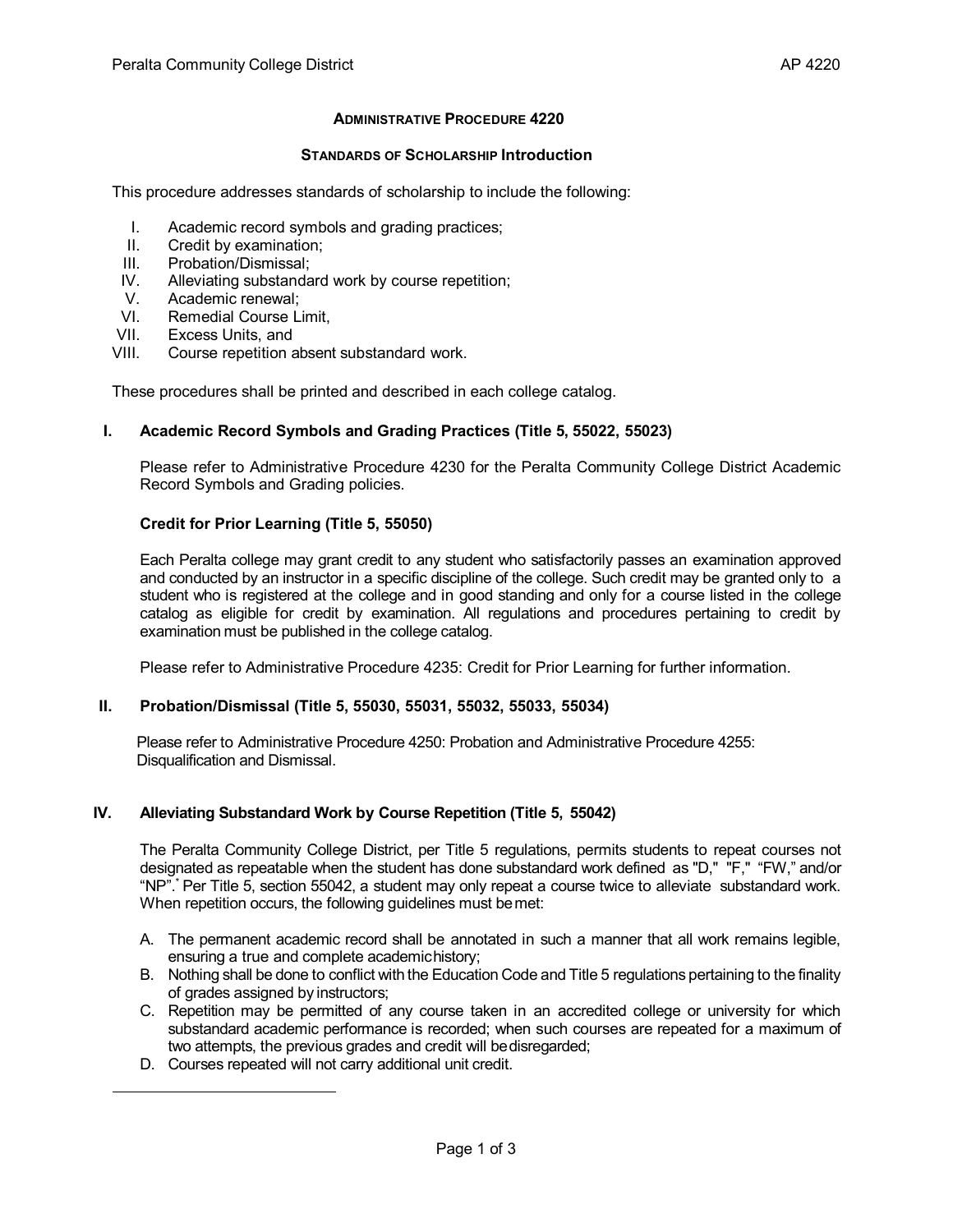- E. In computing grade point averages, units attempted, units passed (if any) and grade point (if any) for previous attempts shall be excluded when thefollowing conditions are met:
	- 1. The student formally requests permission to repeat the course(s) using a course repetition form from the Admissions and Records web page;
	- 2. The request is in compliance with such additional requirements and limitations as the district may establish;
	- 3. The request is approved by the college official designated (as noted on the repetition form); and
	- 4. Single courses in which a grade of D, F, FW, and NP was received may be repeated in the district, upon submission of the "Course Repetition Due to Substandard Grade" form (available on the Admissions and Records web page) to Admissions and Records. The new grade and units shall be substituted and the previous grade and credit will be disregarded in the computation of the cumulative grade point average and the transcript shall be so annotated.
- F. When a course is repeated to alleviate a substandard grade or because a 'W" was received, per State apportionment thecourse may only be taken three (3) times maximum.

# **V. Academic Renewal (Without Course Repetition) (Title 5, 55046)**

Please refer to Administrative Procedure 4240: Academic Renewal.

### **VI. Remedial Course Limit**

Per Title 5, section 55035, no student shall receive more than 30 semester units (or 45 quarter units) for remedial coursework. Remedial coursework is defined as "pre-collegiate basic skill instruction delivered in the non-degree applicable creditmode."

Students enrolled in one or more courses of English as a Second Language (ESL) and students identified by the district/colleges as having a learning disability (defined in section 56036) are exempted from the limitation on remedial coursework.

A student who has exhausted the unit limitation on remedial coursework may apply for a waiver for a specified period of time or for a specified number of units. Waivers will be granted to students who show significant, measurable progress toward the development of skills appropriate to his/her enrollment in college-level courses.

Please also refer to Administrative Procedure 4222: Remedial Coursework.

#### **VII. Excess Units**

Students may not carry more than 18 units at the Peralta Colleges without prior approval. Students must obtain Counselor approval for enrollment in 18.5-21.5 units. Enrollment in 22-25 units requires approval from the Vice President of Student Services. Under no circumstances will a Peralta College grant approval above 25 units for all PeraltaColleges.

Granting approval for excess units should be the exception and not standard practice.

The maximum number of units for the Summer Session is 10, however students may carry 12 units upon approval from an academic Counselor.

## **VIII. Course Repetition Absent Substandard Work (Title 5, 55040 thru 55044, 55253, 56029)**

Please refer to Administrative Procedure 4225, Course Repetition and Repeatable Courses.